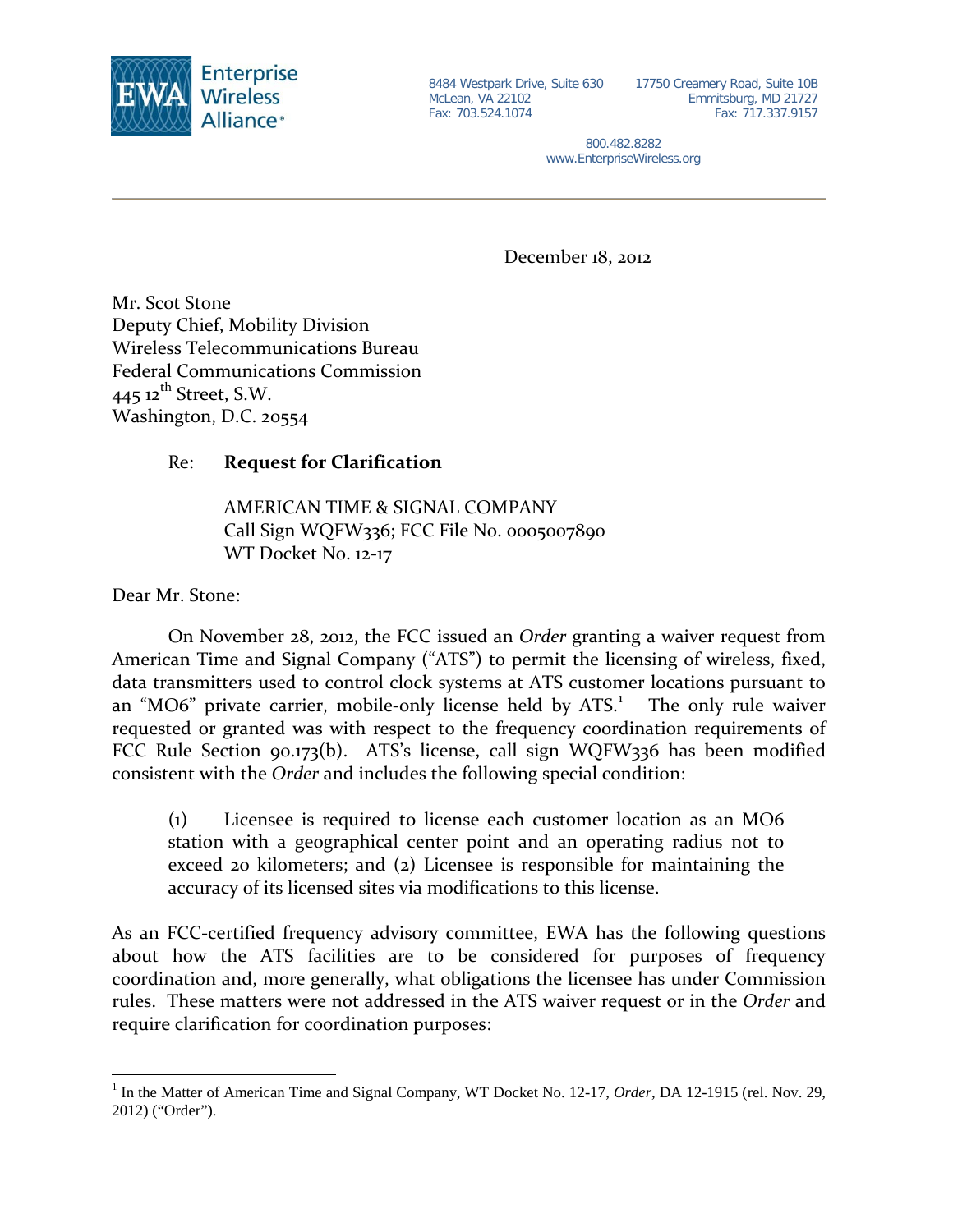Mr. Scot Stone December 18, 2012 Page 2

- 1) The FCC has allowed these fixed data facilities to be coordinated and licensed as mobile areas of operation. Is this license, therefore, subject to the requirements of FCC Rule Section 90.233 governing base/mobile non-voice operations even though there is no mobile use on the channels? Specifically, is ATS responsible for "cooperating in the shared use of land mobile radio channels,"[2](#page-1-0) including compliance with the referenced Rule Section 90.403(e), which requires licensees to monitor before transmitting to avoid interference? A failure to require monitoring on these channels would effectively grant ATS a protected service area for each mobile area of operation even though these operations do not comply with FCC Rule Section 90.187(b), including the fundamental requirement that the facilities operate in a trunked mode.
- 2) Alternatively, are these facilities governed by Rule Section 90.235 applicable to secondary fixed signaling operations? If so, has the FCC implicitly waived subsection (j), which states that a mobile service frequency may not be used exclusively for secondary signaling? Since fixed operations on these frequencies presumptively are secondary to the licensee's primary voice operations, which voice operations, in turn, are subject to the monitoring requirements of Rule Section 90.403(e), what monitoring obligations attach to the non-voice ATS license? Is ATS also subject to the technical provisions of Section 90.235 such as the power limitations, the maximum duration of transmissions, and the number of transmissions permitted each hour? Assuming the FCC considers this rule section as governing ATS's operations, EWA and other frequency advisory committees would be permitted to conduct their frequency analyses without considering ATS's secondary facilities so clarification of this issue is essential.
- 3) ATS sells, installs, and presumably maintains the fixed data facilities located at its customers' premises for which it holds the license as an MO6 private carrier. This suggests that the vendor of any fixed data equipment is eligible to hold the authorization for equipment it installs and maintains for its customers, including SCADA or other such systems. Is that the FCC's interpretation of its rules? Would this interpretation apply to other operations licensed under Part 90 of the FCC Rules?

<span id="page-1-0"></span> $2$  47 C.F.R. § 90.233(a).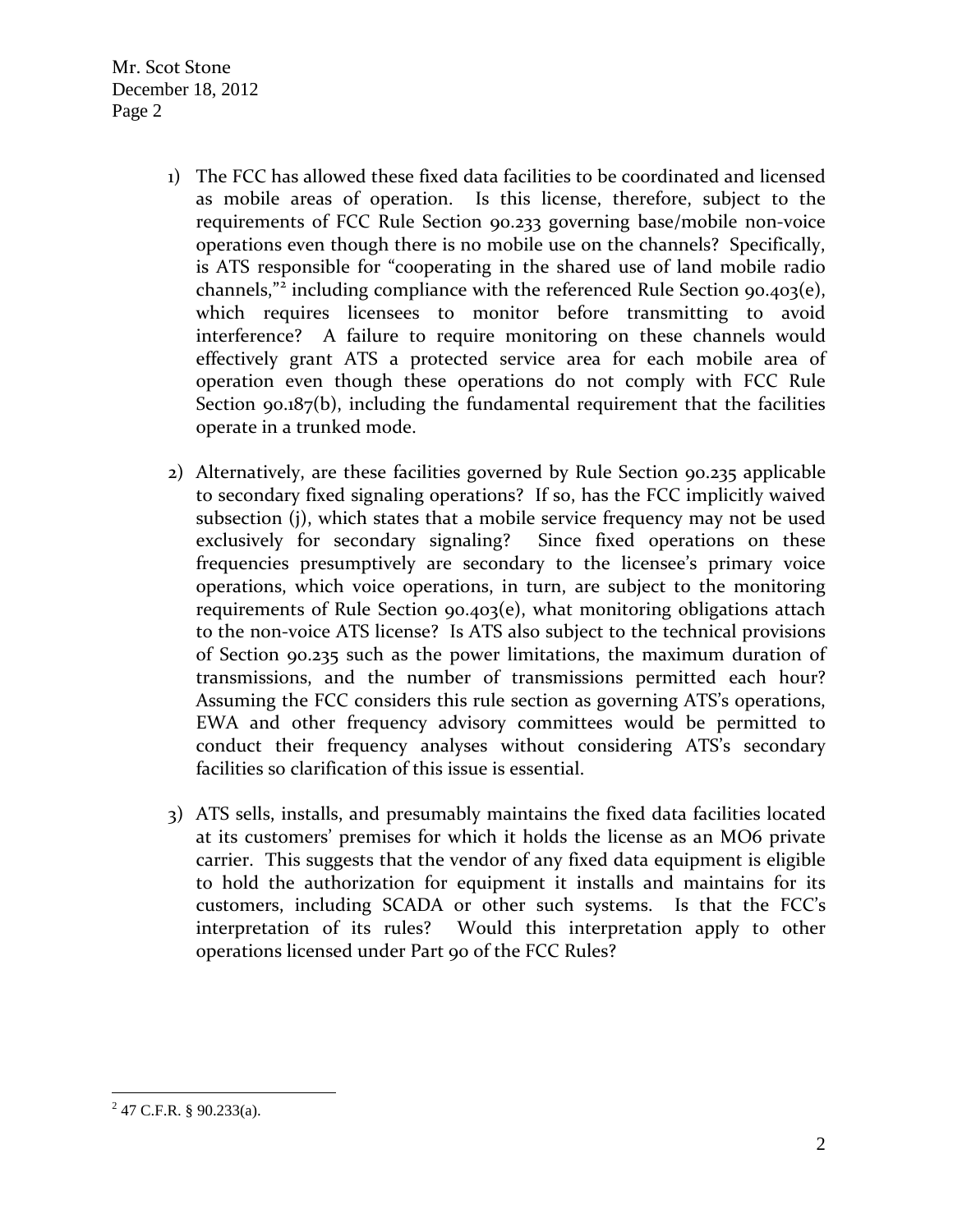Mr. Scot Stone December 18, 2012 Page 3

We look forward to receiving clarification regarding these matters.

Sincerely<sub>y</sub> Mark E. Crosby President/CEO

cc: ATS Kenneth Hardman, Esq.